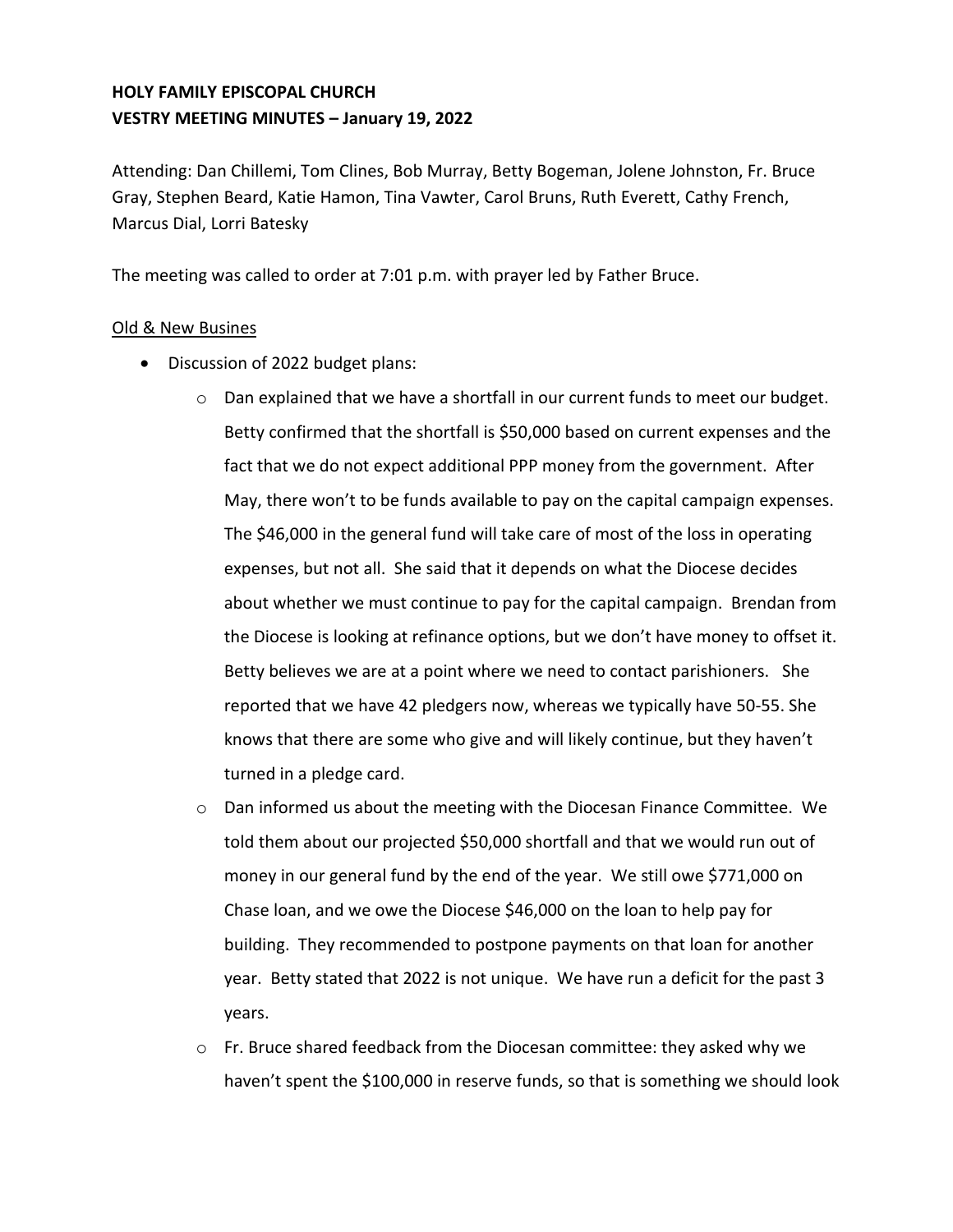at. He explained that direct aid is decided by the Diocesan staff, and we are in good standing with Brendan and the Bishop.

- $\circ$  Dan shared that in the past, the Diocese encouraged us to take on a bigger capital campaign based on the idea that we would be adding new families for several years which would service the debt and allow another capital campaign. Unexpectedly, we had a prolonged period of an interim pastor and then the pandemic, which has hindered growth. He expressed his belief that the only way out of this is through growth.
- $\circ$  Bob suggested that we need a more coherent message and action plan before the upcoming annual meeting. He agreed with Bruce that we should look at the \$100,000 in reserve funds.
- $\circ$  Dan said that the Diocese expects us to make tough decisions, which refers to a reduction in staff, and we want to avoid that if possible. As a last resort, we could do a 10% reduction in salaries across the board. He feels that the problem will not get solved unless we have more people in the congregation. Fr. Bruce suggested meeting with Dan to work on a presentation for the annual meeting.
- $\circ$  Tom shared that the idea of staff cuts has been discussed for months among the Finance Committee as the absolute last thing we want to do. He believes we need to tell the Diocese that our church can't function without the staff that we have and how important the people are who take care of our parish.
- $\circ$  Stephen asked if other congregations are in similar financial situations. Fr. Bruce shared that most of our income comes from people who are actively working, whereas many congregations include more people who are drawing from retirement pensions and weren't affected by job loss or change during the pandemic. This is a challenge that comes with being a young congregation.
- $\circ$  Fr. Bruce suggested that we approve the expenses from 2021 so that Betty can pay the bills this year. Betty expects the total to remain the same (approximately \$224,000) other than an increase in utility costs and in Lorri's medical insurance.
- $\circ$  Dan made a motion that the Vestry approve up to \$230,000 for 2022 expenses with the objective of spending less than that if possible. Expenses beyond that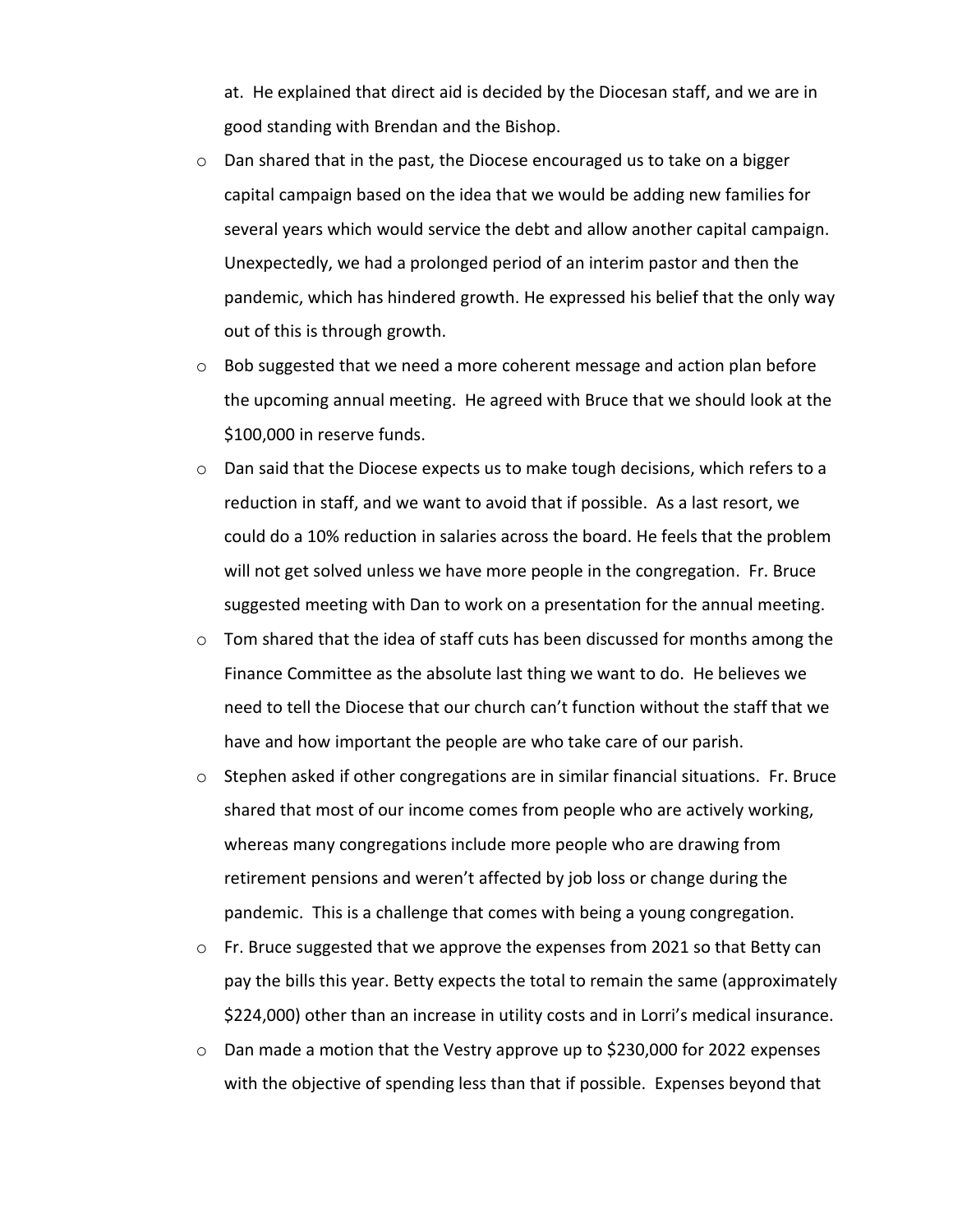would need Vestry approval. He also motioned that the youth director's salary be paid out of the youth group designated fund rather than the general fund. Tom seconded the motions, and the motions were approved.

- Annual Meeting: Fr. Bruce reminded everyone about the annual meeting coming up on January 30 at 9:00 a.m. in church and live streamed. Dan suggested having someone from the men's ministry or other groups to share their upcoming plans to remind people of the ministries going on at Holy Family. He also recommended that Vestry members make calls to parishioners to tell them about the meeting. Bob asked if we could have a list of 2022 pledgers so that we could also remind people who haven't pledged that there is still time and to thank people who have already pledged. He also suggested casting a stronger vision at the meeting for coming back to church, reminding people of what we have done in the past year, and offering hope for a more normal church life in the future.
- Vestry nominations: Marcus has approached two individuals about Vestry, and Lorri sent the information. Bob volunteered to talk to interested candidates as well as to work with Marcus on finding other possible candidates.
- Diocesan Convention Delegates: Fr. Bruce has one candidate (Larry Pickens) willing to do it again, but we need to brainstorm additional candidates (Stephen Canter and Marcus Dial are willing if needed).

### Vestry Working Groups Reports for January

- *Regathering:* Fr. Bruce shared that Covid numbers are greatly increasing in Hamilton County, but vaccines will keep Holy Family open. The current surge should peak before the beginning of February, but Covid will remain a concern until at least April. Bob suggested a reconvening of the Regathering Committee to talk about a return to normalcy at church.
- *Stewardship:* Fr. Bruce reminded that Vestry members are needed to phone nonpledging members.
- *Evangelism:* Bob shared that nametags are being updated by Heather Tannas and should be available soon. He asked if Lorri could send the names of people who fill out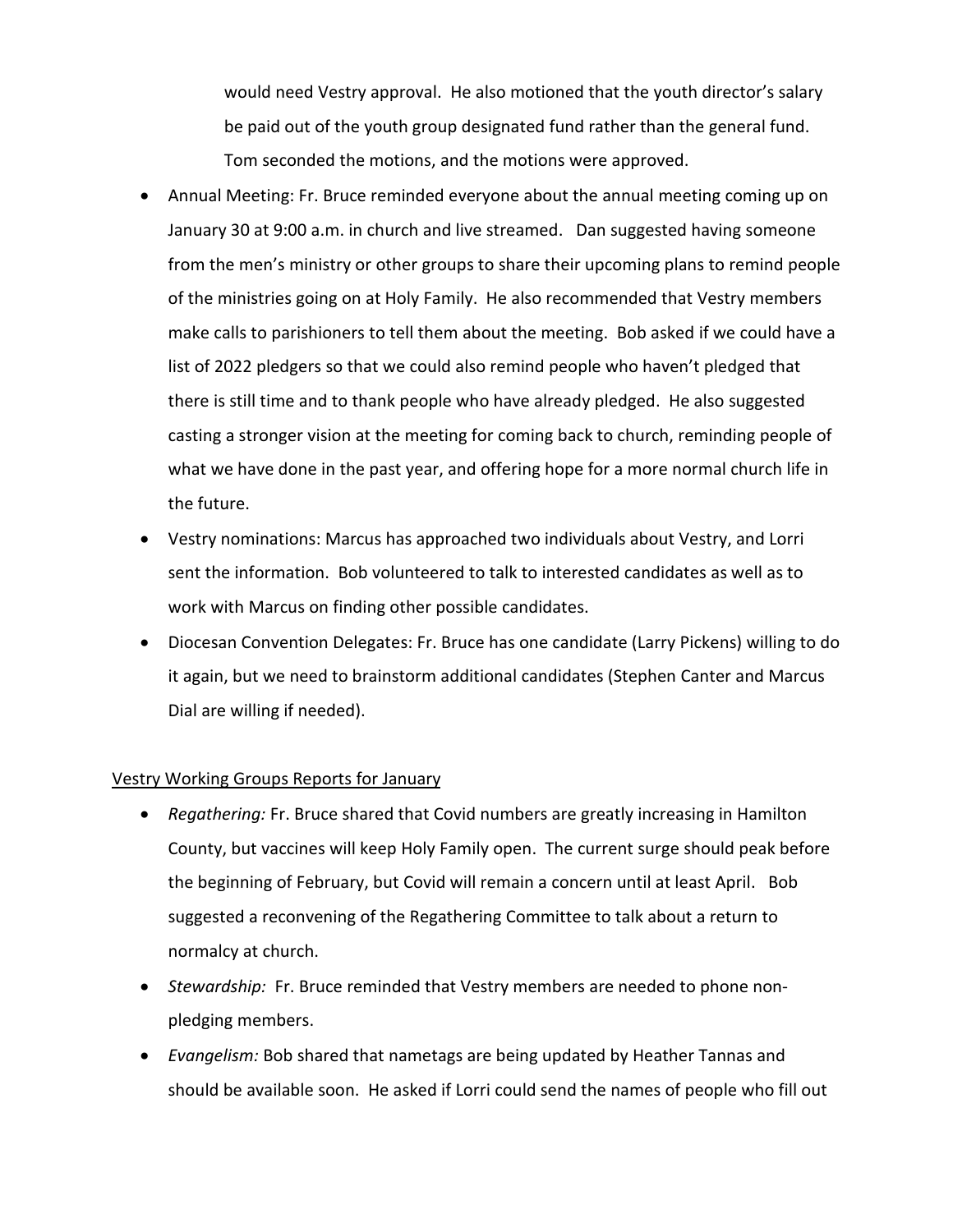welcome cards to the Evangelism Committee so that they can make connections. Fr. Bruce will do a Newcomers Orientation on February 27th at 11:15 a.m.

- *Building & Grounds:* Marcus shared that they are looking into possibly installing new swings in the spring.
- *Christian Formation and Youth:* Ruth reported that the Shrove Tuesday dinner is being planned for March 1 (Covid permitting) and will involve the youth. Bob asked about making the QR code bookmarks available to distribute to neighbors and friends to tell people about the pancake dinner and Ash Wednesday service. Jolene agreed that it would be worth trying. Ruth is still waiting to hear back about the summer mission trip. Jolene is hoping to do an outreach project with the kids this spring, possibly through Fishers Elementary. Bob has put a confirmation class schedule together and has an announcement ready, but he plans to wait until February to share that. Fr. Bruce suggested having it in the bulletin for the Bishop's visit.
- *Worship:* Fr. Bruce noted that the Bishop will visit on February 6. There will be a reception after the 10:00 service, and she wants to meet with the Vestry after the reception.
- *Missional Outreach*: Lorri shared that the meeting for Support-a-Teacher will be at 11:45 on Sunday.
- *Racial Reconciliation*: Bob noted that the Film Discussion Program for 2022 begins next Wednesday, January 26 on Zoom with the movie *Hidden Figures.*

### Review and Approval of December Minutes

Bob recommended a correction. He motioned to strike a portion about the annual convention. Dan seconded, and the minutes were approved.

#### Rector's Report

Fr. Bruce shared that he received feedback from the state organization that the Joint City of Fishers Grant request has changed, with no match from Holy Family required. He shared that the College for Congregational Development will occur July17-23 at Waycross. The Bishop has